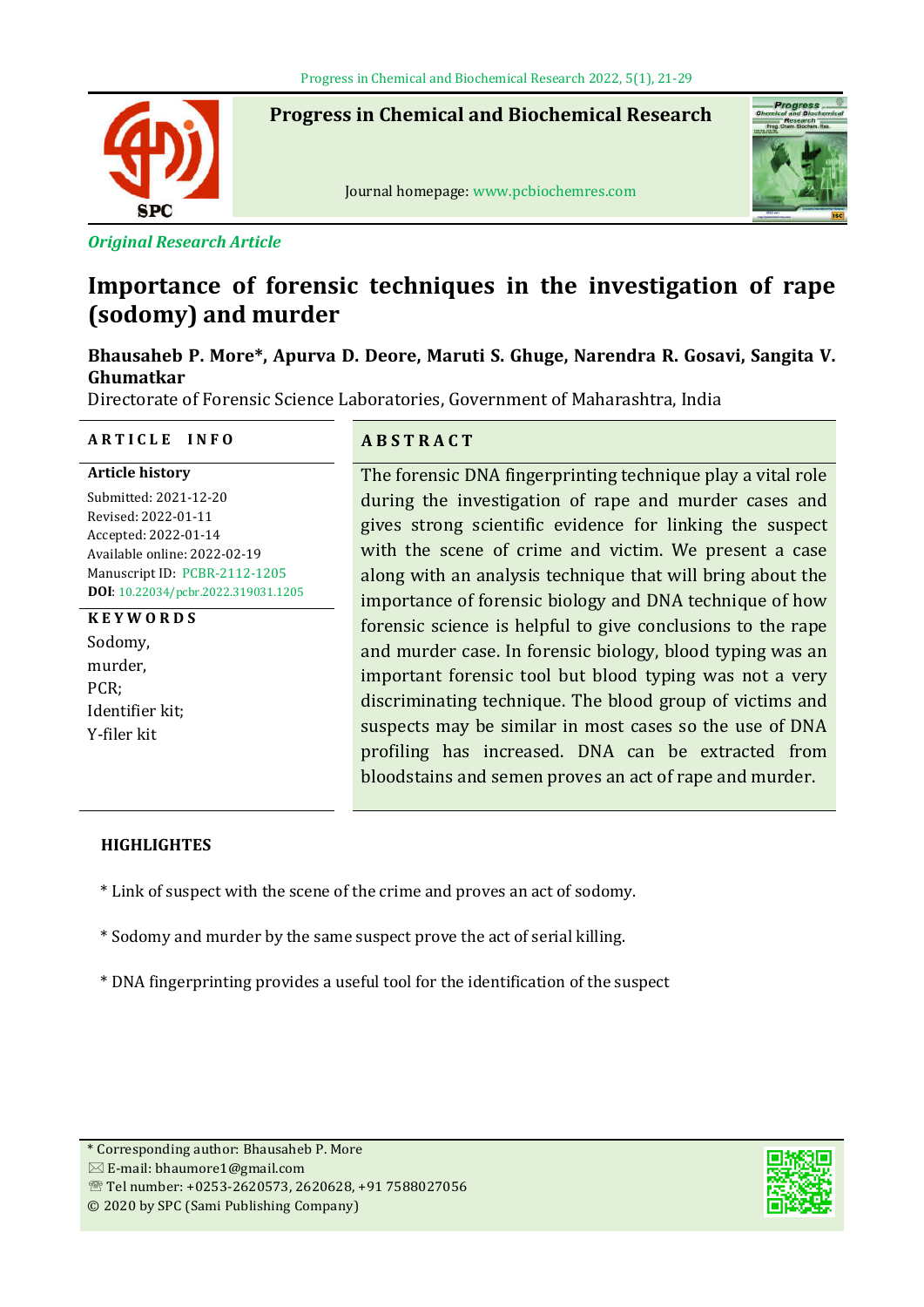

#### **Introduction**

In India, most kidnapping and murder cases of children remain unsolved due to a lack of proper scientific shreds of evidence and clue. Some adults who are sexually attracted to sexual acts with a child are called a paedophile. Some adults repeatedly engage in sexual activities with children and destroy evidence of crime much time followed by murder. In such cases or offences of unnatural sex, penetration is sufficient to conclude the offence. These offences are punishable with imprisonment for life or up to ten years and a fine  $[1]$ .

Sexual abuse is done in unnatural ways, which is called Sodomy. Sodomy comes under section 377 of I.P.C. It is anal intercourse between two males, or between a male and female. It is called gerontophilia when the passive agent is an adult and pederasty when the passive agent is a child, who is known as catamite. Sodomy is a sexual activity that is found as a strong attack. It is a social as well as a religious crime. It is driven by the disappointment of abounding the pupil of a wide range of sexual cravings [2, 3].

During the investigation of rape and murder cases, the investigation officer and forensic team need to analyze the undisturbed crime scene. Forensic science must collect all the shreds of evidence. This evidence will help to link between the victim, crime scene and suspect [4-6].

DNA profiling has become an important tool for the identification of biological stains found in murder and rape cases. It was first used in a forensic investigation by Alec Jaffrey in 1985 [7]. An analyst from a forensic laboratory used the DNA profiling technique to produce strong scientific evidence and solve complicated crimes like rape, murder, burglary, paternity disputes, etc. DNA analysis puts vital evidence in the Protection of Children from Sexual Offences Act (POCSO), 2012 which followed by murder [8]. DNA evidence in sexual assault cases has become increasingly more important if a prosecutor hopes to secure a [9-11].

#### **Case History**

In this case, three boys of the age group of 9 to 14 years old had kidnapped, raped followed by murder. This brutal act was executed by the habitual homosexual suspect. This crime took place in the same district for one year. The suspect was caught after he committed the third murder. While interrogation confesses the first and second crime. All scene of the crime was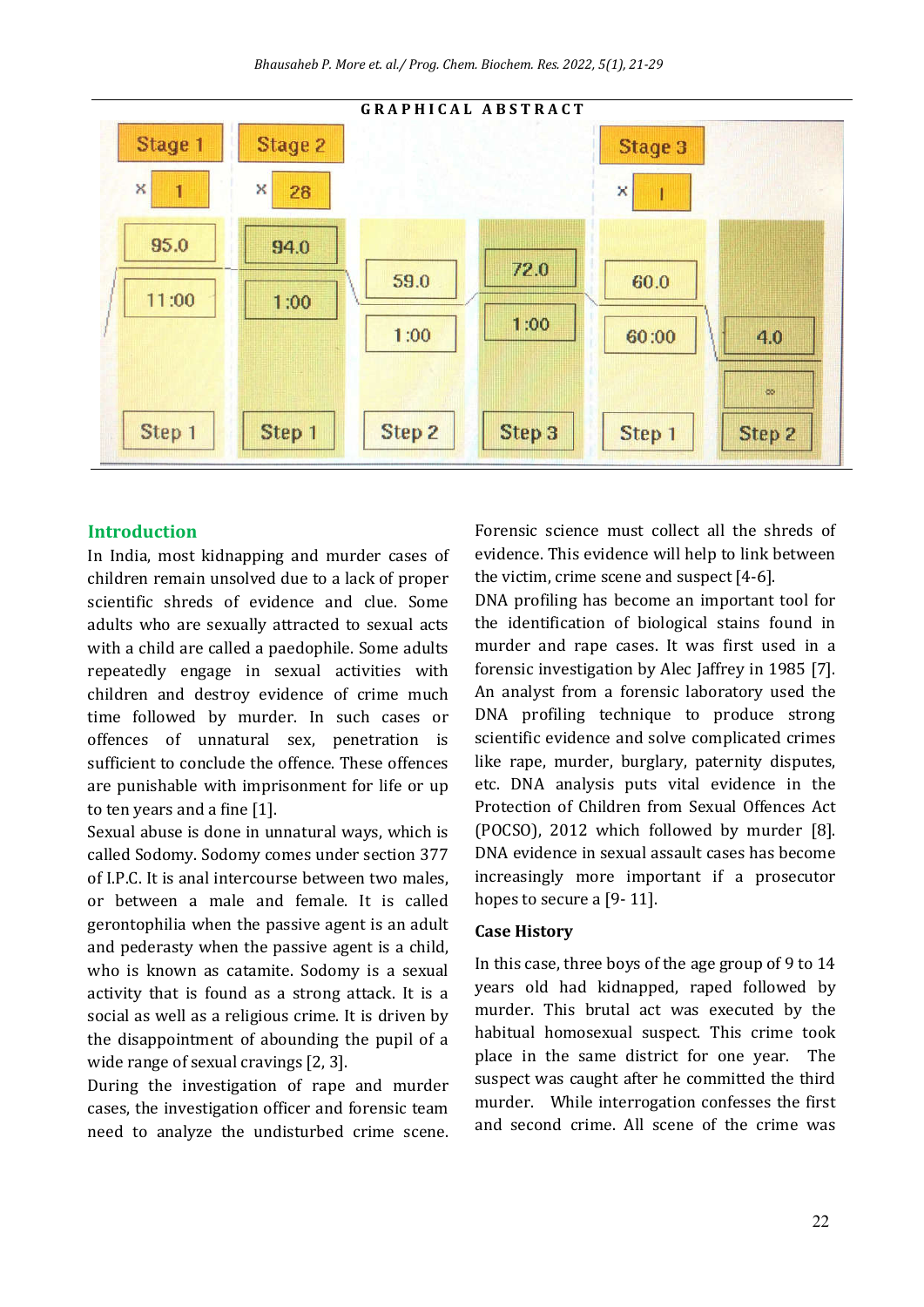properly examined. The investigation officer collects the physical and biological evidence. From the scene of crime collected articles were deposited in the forensic science laboratory. The victim and suspect medical examination was carried out and necessary articles were collected for examination.

## **Materials and methods**

## **Phenolphthalein reagent stock solution:**

2.0 gm. of Phenolphthalein and 20 gm. Potassium hydroxide was taken and 100 ml distilled water was added after the addition of powdered zinc the reaction mixture was refluxed for two hours until the mixture becomes colourless. Working solution 20 ml Phenolphthalein stock solution taken 80 ml Ethanol added.

## **Acid phosphatase reagent:**

 a. **Citrate Buffer** (18.9 gms. of citric acid was dissolved in 500 ml of distilled water 180 ml of 1N NaOH added followed by 100 ml of 0.1 N HCl and made total volume up to 1 litre.

 b. Substrate solution (1% disodium phenyl phosphate)

c. Buffered Amino Antipyrine

d. Buffered Potassium ferricyanide

Detection of biological fluid stains on articles sent by investigation officer from the scene of a crime, wearing apparels of victims and suspect and from the weapon. Blood and semen-stained articles stained with blood and semen further analyzed species origin.

In case-I, exhibits 1, 2, 3 and 4 were tested for the blood as mentioned in **Table 1** (Kastle- Meyer test). Exhibits 1, 3 and 4 gives a positive blood test. Exhibit 2 shows a negative blood test. bloodstains on exhibits no 1, 3 and 4 were confirmed for blood by chromatographic test (Thin layer chromatography). To find out the origin of the above bloodstains tested for cross over electrophoresis technique. The origin of bloodstains of 1, 3, and 4 ind out by reacting saline extract of stains with anti-human serum, anti foul serum, anti cow serum, anti- buffalo

serum and anti-dog serum. Bloodstains extracts of exhibits 1, 3, and 4 give precipitate lines for anti-human serum, indicating exhibits 1, 3 and 4 are of human origin. The toxicological analysis of exhibit 5 (viscera) ruled out the presence of poison and drugs.

In case II, exhibits 1, 2, 3, 4, 5, 6, 7, and 8 were tested for the blood as mentioned in **Table 1** ( Kastle- Meyer test). Exhibits1, 3, 4, 5, 6, 7, and 8 gives a positive blood test. Exhibit 2 shows a negative blood test. Bloodstains on exhibits no 1,  $3, 4, 5, 6, 7,$  and  $8$  were confirmed for blood by chromatographic test (Thin layer chromatography). To find out the origin of the above bloodstains tested for cross over electrophoresis technique. The origin of bloodstains of 1, 3, 4, 5, 6, 7, and 8 find out by reacting saline extract of stains with anti-human serum, anti foul serum, anti cow serum, antibuffalo serum and anti-dog serum.

Bloodstains extracts of exhibits 1, 3, 4, 5, 6, 7, and 8 give precipitate lines for anti-human serum, indicating exhibits 1, 3, 4, 5, 6, 7, and 8 are of human origin. The toxicological analysis of exhibit 9 (viscera) ruled out the presence of poison and drugs.

In case-III, exhibit (1) was stained with semen, by performing acid phosphatase test details given in **Table 1**. This test was preliminary and confirmed by performing the Florence test. Exhibit 1 shows a negative blood test by performing Kastle –Meyer test. To find out the origin of the above semen stain tested for cross over electrophoresis technique. The origin of semen stain of exhibit 1find out by reacting saline extract of stains with anti-human serum, anti-foul serum, anti-cow serum, anti- buffalo serum and anti-dog serum. Semen stain extract of exhibit 1gives precipitate lines for antihuman serum, indicating exhibit 1 is of human origin.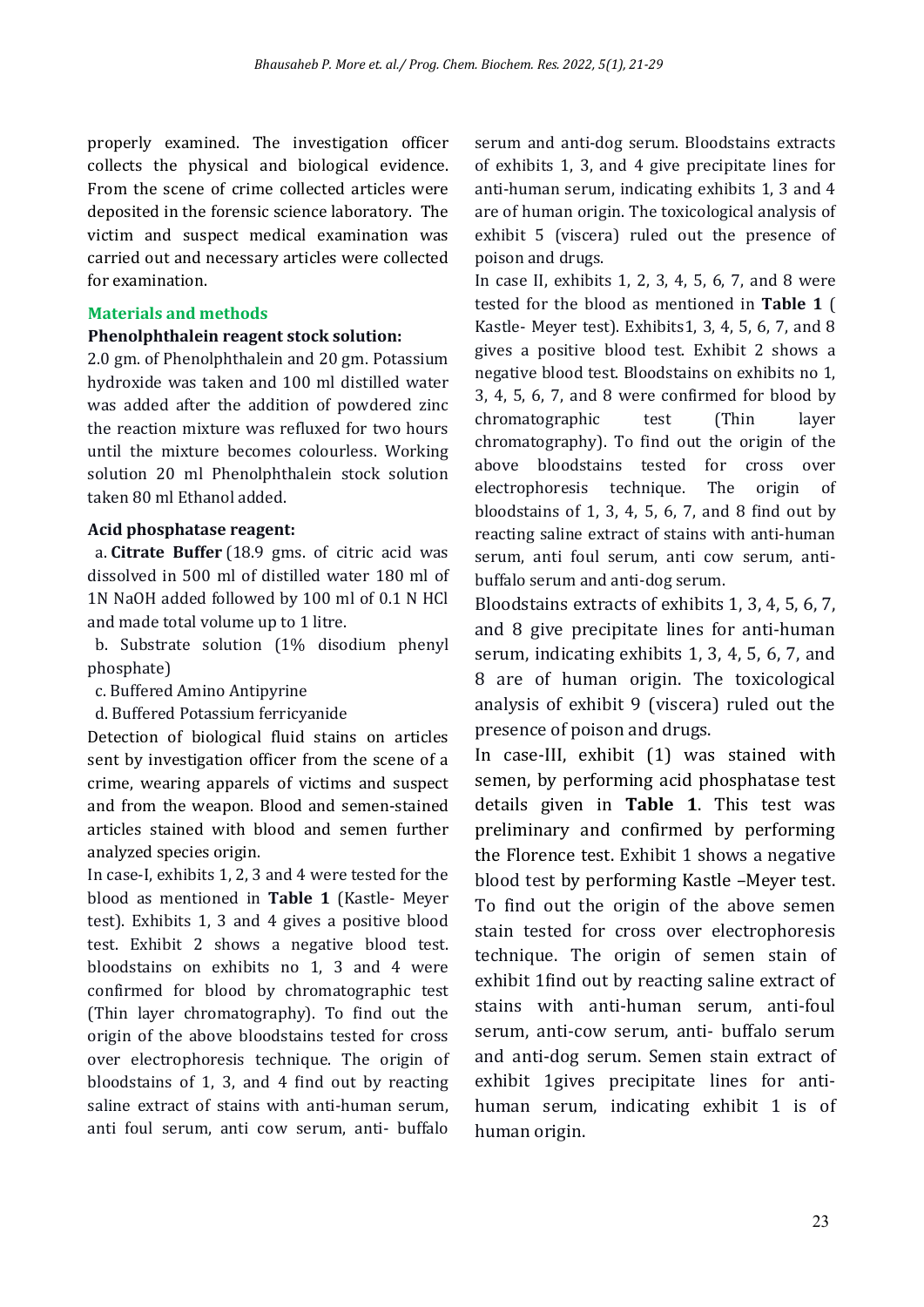| Sr.N     | <b>Exhibit</b>                                                                                                                                                                                                                                                                                                                                                                                                                                                                                                                                                                                                                                                            | <b>Detection of blood and semen</b>                                                                                                                                                                                                                                                                                                                                                                                                                                                                                                                                                                                                                                                                                                                                                                                                                                                                                                                                                                                                                                                                                                                                                                                                                                                                                                                                                                                                                                                                                                                                                                                                                                                        | <b>Confirmatory test:</b>                                                                                                                                                                                                                                                                                                                                                                                                                                                                                                                                                                                                                                                                                                                                                                                                                                                        | <b>Species of origin</b>                                                                                                                                                                                                                                                                                                                                                                                                |
|----------|---------------------------------------------------------------------------------------------------------------------------------------------------------------------------------------------------------------------------------------------------------------------------------------------------------------------------------------------------------------------------------------------------------------------------------------------------------------------------------------------------------------------------------------------------------------------------------------------------------------------------------------------------------------------------|--------------------------------------------------------------------------------------------------------------------------------------------------------------------------------------------------------------------------------------------------------------------------------------------------------------------------------------------------------------------------------------------------------------------------------------------------------------------------------------------------------------------------------------------------------------------------------------------------------------------------------------------------------------------------------------------------------------------------------------------------------------------------------------------------------------------------------------------------------------------------------------------------------------------------------------------------------------------------------------------------------------------------------------------------------------------------------------------------------------------------------------------------------------------------------------------------------------------------------------------------------------------------------------------------------------------------------------------------------------------------------------------------------------------------------------------------------------------------------------------------------------------------------------------------------------------------------------------------------------------------------------------------------------------------------------------|----------------------------------------------------------------------------------------------------------------------------------------------------------------------------------------------------------------------------------------------------------------------------------------------------------------------------------------------------------------------------------------------------------------------------------------------------------------------------------------------------------------------------------------------------------------------------------------------------------------------------------------------------------------------------------------------------------------------------------------------------------------------------------------------------------------------------------------------------------------------------------|-------------------------------------------------------------------------------------------------------------------------------------------------------------------------------------------------------------------------------------------------------------------------------------------------------------------------------------------------------------------------------------------------------------------------|
| $\bf{0}$ |                                                                                                                                                                                                                                                                                                                                                                                                                                                                                                                                                                                                                                                                           |                                                                                                                                                                                                                                                                                                                                                                                                                                                                                                                                                                                                                                                                                                                                                                                                                                                                                                                                                                                                                                                                                                                                                                                                                                                                                                                                                                                                                                                                                                                                                                                                                                                                                            |                                                                                                                                                                                                                                                                                                                                                                                                                                                                                                                                                                                                                                                                                                                                                                                                                                                                                  |                                                                                                                                                                                                                                                                                                                                                                                                                         |
|          | Case-I<br>1. Earth mix<br>2. Earth control<br>3. Wooden log<br>scene of the<br>crime<br>4. Slipper<br>5. Viscera for<br>chemical<br>analysis<br>6. Sternum bone<br>Case-II<br>1. Earth mix<br>2. Earth control<br>3. Full shirt of<br>the victim.<br>4. Full pant of<br>the victim.<br>5. Underwear of<br>the victim.<br>6. T-shirt of the<br>suspect<br>7. Full night<br>pant of the<br>suspect<br>8. Pieces of<br>bricks from the<br>scene of the<br>crime.<br>9. Medical<br>officer<br>preserved<br>viscera for<br>chemical<br>analysis and<br>sternum bone<br>for DNA<br>profiling.<br><b>Case-III</b><br>1. Condom, from<br>the scene of the<br>crime.<br>2. Viscera | (Phenolphthalein test, Kastle Meyer<br>test) -Suspected stains or swabs were<br>placed on the welled tile. Two drops of<br>phenolphthalein solution were placed<br>on the stain followed by 3% hydrogen<br>peroxide<br><b>Inference</b><br>The intense pink colour was indicative<br>of a positive reaction<br><b>Detection of semen-</b><br>Acid phosphatase test<br>Yellowish white sticky dry sample<br>inside the condom was confirmed by<br>testing against acid phosphatase<br>reagent namely the citrate buffer,<br>substrate solution of disodium phenyl<br>phosphate, phenol reagent and<br>sodium carbonate. The principle of<br>this test is when the suspected semen<br>stain is reacted solution of the<br>substrate, the enzyme acid<br>phosphatase which is present in<br>semen hydrolyses the substrate<br>solution disodium phenyl phosphate<br>with the respective phenol and<br>phosphate ion. The liberated phenol is<br>simultaneously coupled with suitable<br>diazonium salts as a chromogen<br>resulting in a brick red colour dyestuff<br>which shows a positive test for<br>seminal acid phosphate i.e. semen<br>stain. The concentration of acid<br>phosphate enzyme is significantly<br>higher in seminal fluid as compared to<br>other biological fluid-like vaginal fluid,<br>saliva, etc. when seminal fluid stains<br>are exposed to or examined under<br>ultraviolet light, they show<br>fluorescence of a bluish-white colour<br>due to the presence of choline, which<br>is not specifically found in other body<br>fluids.<br><b>Inference</b><br>A brick red colour dyestuff shows a<br>positive test for seminal acid<br>phosphate i.e. semen stain. | Chromatographic test<br>(Blood): Silica gel paste<br>was spread on the slide<br>and dried. Bloodstain<br>extract was applied on the<br>same. Chromatography<br>Carried out with the<br>solvent system, and then<br>the slide was kept in the<br>oven for 80°c. Sprayed<br><b>Benzidine solution</b><br>followed by 3% hydrogen<br>peroxide.<br><b>Inference</b><br>For blood blue colour<br>haematin spot was<br>developed.<br><b>Florence test for semen</b><br>Acid phosphatase test<br>which is not confirmatory<br>test hence to reconfirm<br>semen stain to perform<br>Florence test, the stain<br>was extracted in diluted<br>hydrochloric acid and<br>gives dark brown colour<br>crystals of choline iodide<br>appears immediately<br>which was rhombic and<br>needle-shaped crystal<br>using potassium iodide,<br>iodine and water<br>(Florence solutions)<br>treatment. | Cross over<br>electrophoresis<br>Bloodstain extract<br>was placed in the<br>cathodic well and<br>antihuman serum<br>was in the anodic<br>well punched in the<br>closed together<br>along a line of<br>electrophoretic<br>movement. When<br>appropriate<br>reactants meet in<br>the area between<br>the well a<br>precipitate was<br>formed.<br><b>Inference</b><br>Exhibit stained with<br>blood is of human<br>origin. |

## **Table 1-**Detection of blood and semen stains of exhibits forwarded by the investigation officer.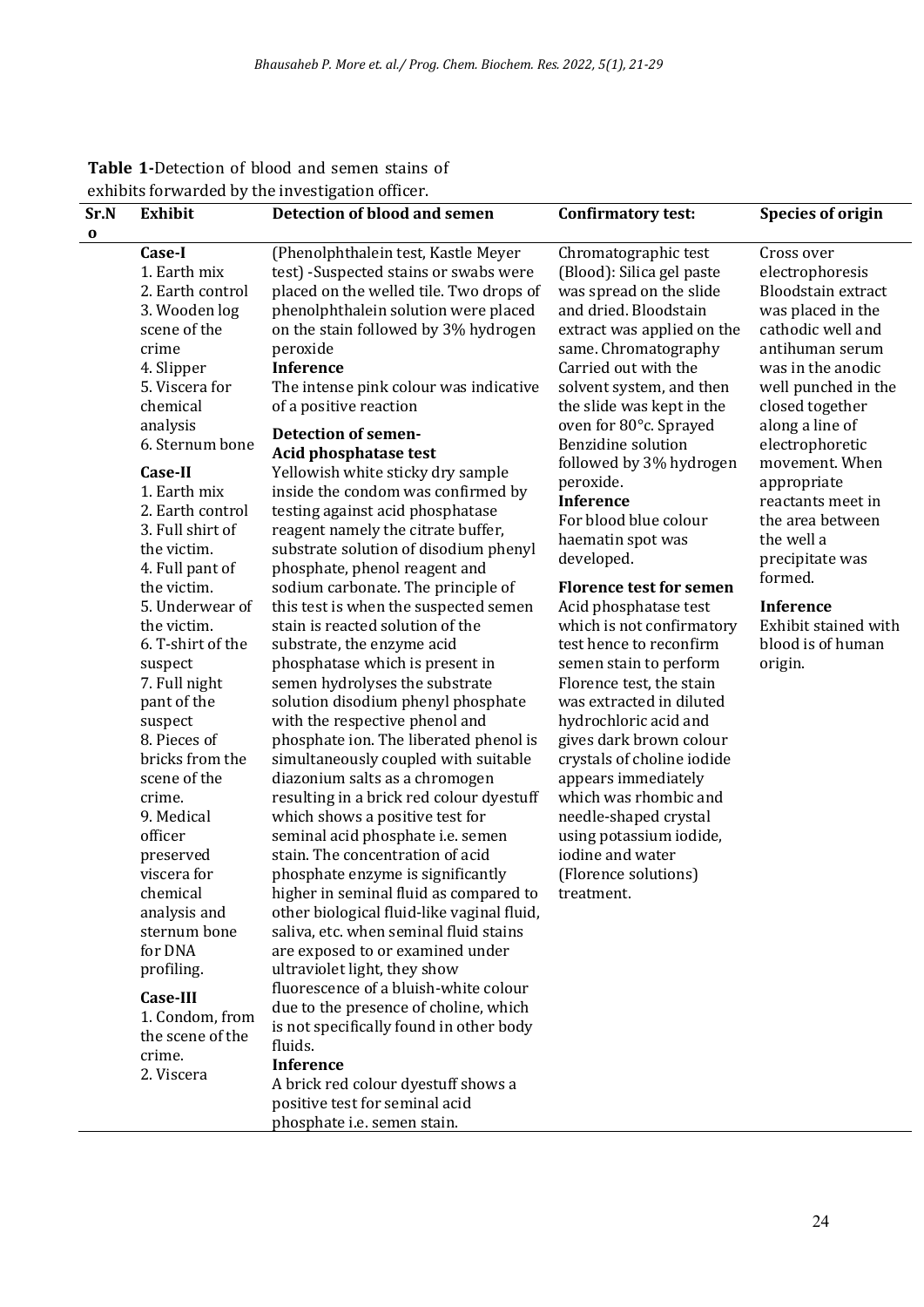The toxicological analysis of exhibit 2 (viscera) ruled out the presence of poison and drugs.

## **DNA analysis**

- 1. PrepFiler Express F DNA extraction kit. Lot No. 1910243.
- 2. PrepFiler Express BTA extraction kit. Lot No. 1909203.
- 3. AmpFlSTR® Identifiler kit. Lot No. 1910269.
- 4. Dithiothreitol.
- 5. HiDiFormamide.
- 6. Liz 600 Size standard.
- 7. AutoMateExpressTM Forensic DNA Extraction System.
- 8. Catalog number: 4441763
- 9. PCR thermal cycler GeneAmp 9700. Catalog number: 4375786 3500

10. Genetic Analyzer. Catalog number: 4406017 **Isolation of DNA:**

- a. DNA was isolated from the sternum bone of the victim and blood of the victim's father in case-I.
- b. DNA was isolated from bloodstains found on the suspect's T-shirt and full night pant, the blood of suspect, hair of deceased/ victim, semen found on victim underwear in case II.
- c. DNA was isolated from the sternum bone of the victim, the blood of the suspect and the swab from the condom in case III.

Extraction of DNA from bloodstains cuttings:

The bloodstain cuttings from suspect clothes were cut approximately of 0.5 mm sample piece and were taken into 2 ml microcentrifuge sample tubes. The further process was carried out according to the AutoMate Express Forensic DNA extraction system protocol using manual[12, 13].

## **AutoMate Express Forensic DNA Extraction System Parameters**.

| Instrument        |  | : Operating Parameters  |  |
|-------------------|--|-------------------------|--|
| Kits designed for |  | : PrepFiler Express and |  |
| this instrument   |  | PrepFiler Express BTA   |  |
| Pipetting range   |  | $: 20-250 \mu l$        |  |

## *Extraction of DNA from Condom surface*

The surface of the condom was swabbed with a sterilized wet cotton swab using sterile forceps. These swabs were placed in different 2 ml microcentrifuge tubes for analysis. The further process was carried out according to the AutoMate Express Forensic DNA extraction system protocol using manual[13].

## **AutoMate Express Forensic DNA Extraction System Parameters**

| Instrument | : Operating Parameters                        |
|------------|-----------------------------------------------|
|            | Kits designed for this: PrepFiler Express and |
| instrument | PrepFiler Express BTA                         |

## **PCR based STR Analysis**

The extracted DNA from evidence as well as reference blood samples were subjected to the Polymerase Chain Reaction (PCR) using Amp*l*STR®Identifiler Amplification Kit (Applied Biosystems)AmpF*l*STR®YfilerTMPCR

amplification kit on Veriti Thermal Cycler of Applied Biosystems.PCR products were separated and detected using Capillary Electrophoresis ( ABI-3500 Genetic Analyzer, Applied Biosystems) and the DNA Profiles were generated and analyzed using GeneMapper® ID-X Software V 1.5. The division of various sections of DNA fragments dependent on their sizes was accomplished by capillary electrophoresis. Synchronous intensification of 16 STR Loci was analysed. After PCR amplification Denaturation was carried out using HiDiFormamide and Liz 600 size Standard. DNA profiles obtained were deciphered by contrasting them to one another.

## **Quantity requirement for PCR techniques**

| <b>AmPFISTR PCR Reaction Mix</b> |            | $10.5$ µl    |
|----------------------------------|------------|--------------|
| AmPFISTRPrimer Set               |            | $5.5$ µl     |
| Tag Gold DNA Polymerase          | <b>COL</b> | $0.5$ µl     |
| <b>DNA</b> Sample                |            | $1\mu$ (1ng) |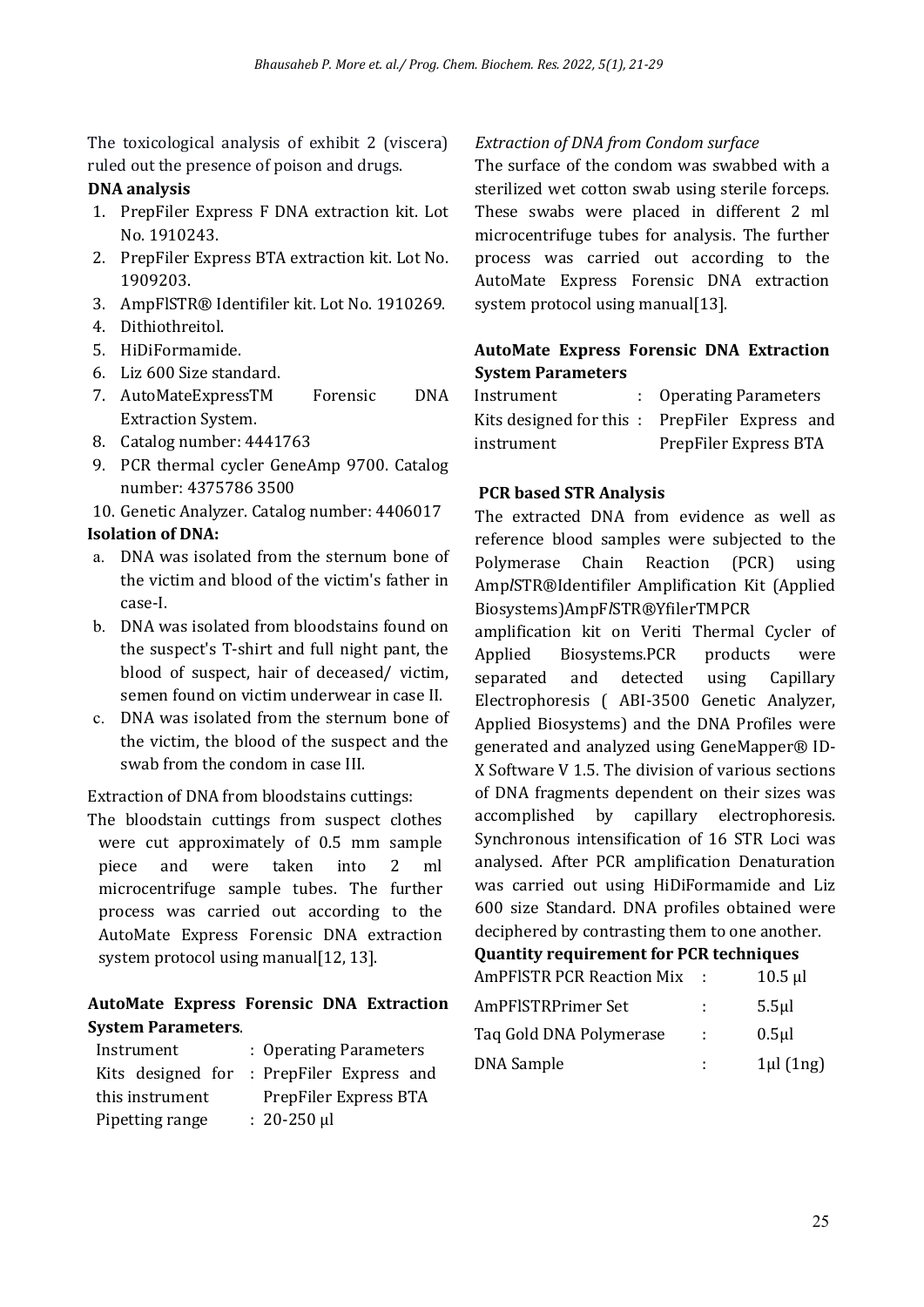#### **Parameters PCR Thermal Cycler Machine**

| <b>Instrument</b>               |               | <b>Operarting Paramerers</b>               |
|---------------------------------|---------------|--------------------------------------------|
| Capacity                        | t.            | 96 wellx0.2ml PCR tubes/one 96 well plate  |
| Heating/cooling                 | t.            | Peltier based                              |
| Capable of testing temperatures | $\mathcal{L}$ | Denaturation, Annealing & Extension steps  |
| Block ramp rate                 | t.            | $5.0 \frac{\circ}{\ }$ C/Sec.              |
| Sample ramp rate                |               | $: 4.4^{\circ}C/S$                         |
| Temperature range               |               | : $4 - 99^{\circ}C/S$                      |
| Temperature accuracy            | ÷             | $\pm 0.2$ ºC                               |
| Customized programming          | t.            | Allows a maximum of 20 steps and 99 cycles |
| <b>Display</b>                  | ÷             | LCD touch screen, about 8.5 in.            |

#### **Parameters of Genetic Analyzer-3500**

| Instrument        |   | <b>Operating Parameters</b> |
|-------------------|---|-----------------------------|
| Fragment Size(bp) | ÷ | 500 <sub>bp</sub>           |
| No. of Markers    | ÷ | 16                          |
| Polymer           | ÷ | POP <sub>4</sub>            |
| Detector          | ÷ | CCD                         |
| Oven Temp         | ÷ | $60 \text{ }^{\circ}C$      |
| Column Size       | ÷ | 36cm                        |
| Software          |   | GeneMapper® ID-X            |

## **Results**

The finding of the study include statistical analysis and tables, the suspect leave evidence behind like a condom used during anal intercourse against the victim was collected and examined for seminal stains, and in another case, the suspect's clothes were stained with blood. Matching DNA samples from the scene of crime, suspect, victims, becomes a key source of evidence for use in the justice system.

## **Discussion**

**In case-I,** The DNA profile obtained from the sternum of the victim was matched with the blood of the victim's father, for confirmation of the identity of the victim. As described in **Table 2.** The Y STR DNA profile obtained from the victim's Sternum bone matched with the Y STR

DNA profile of the victim's father's blood sample proving them to be from the same paternal progeny.

**In case II,** The DNA profile obtained from blood detected on the suspect T-shirt and full night pants (Wearing apparel) at the time of the crime and semen stains from the victim underwear were found to be identical and from the same source of male origin. They matched with the DNA profile obtained from the reference hair sample of the victim. This proved the involvement of the suspect in the murder and the presence of the suspect at the scene of the crime. As shown in **Table 3**

**In case III,** The DNA profile obtained from the swab from the condom which was found at the scene of the crime was found to be identical and from the same source of male origin.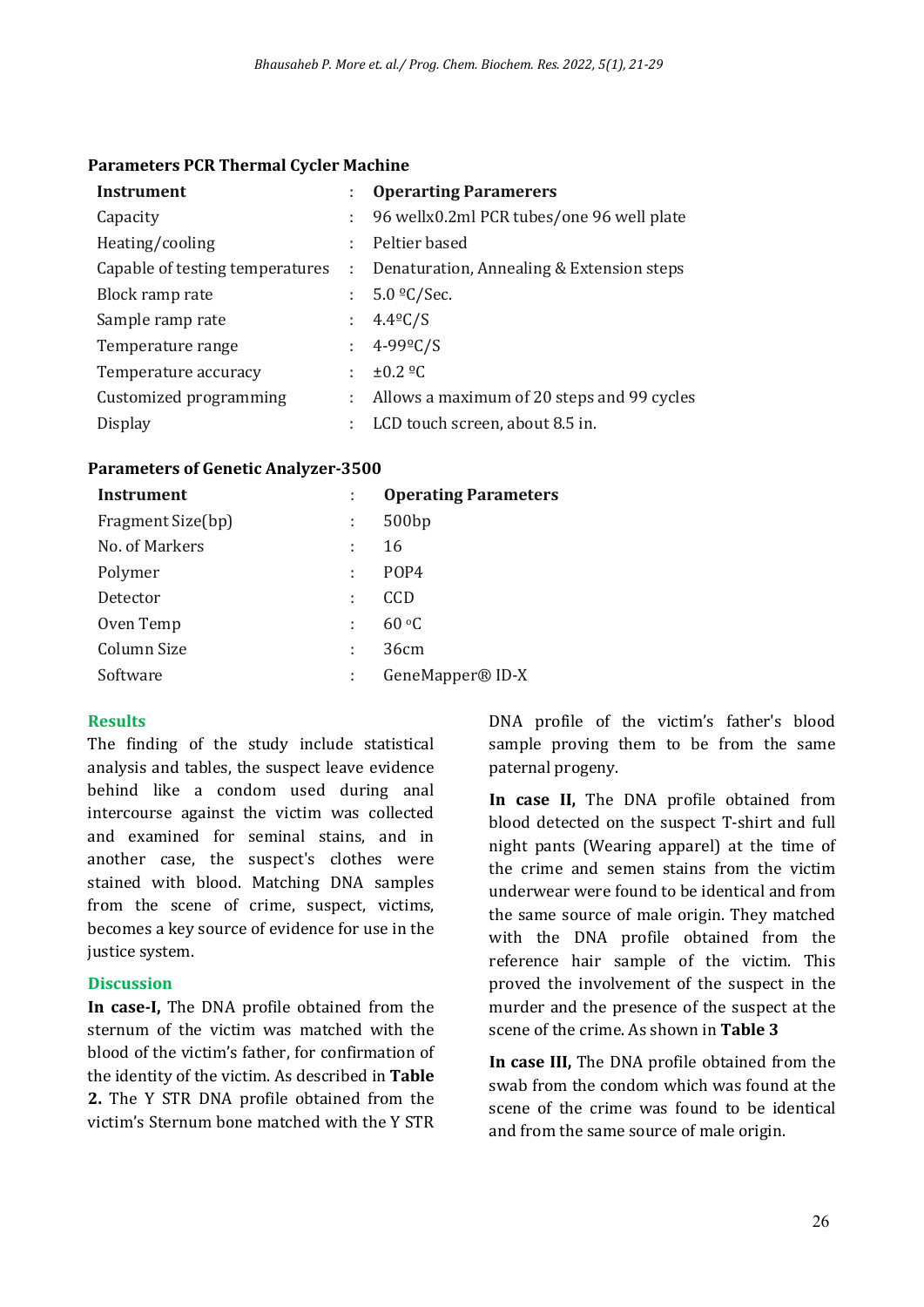| <b>STR Locus</b> | <b>HAPLO TYPE</b> |                |  |
|------------------|-------------------|----------------|--|
|                  | <b>Blood</b>      | Sternum        |  |
|                  | Victim's father   | Victim         |  |
|                  | (Putative Father) | (Putative Son) |  |
| <b>B_DYS456</b>  | 14                | 14             |  |
| <b>B_DYS3891</b> | 14                | 14             |  |
| <b>B_DYS390</b>  | 22                | 22             |  |
| B_DYS38911       | 30                | 30             |  |
| G_DYS458         | 18                | 18             |  |
| G_DYS19          | 16                | 16             |  |
| G_DYS385         | 15.19             | 15.19          |  |
| Y_DYS393         | 12                | 12             |  |
| Y_DYS391         | 10                | 10             |  |
| Y_DYS439         | 11                | 11             |  |
| Y_DYS635         | 23                | 23             |  |
| Y_DYS392         | 11                | 11             |  |
| R_Y_GATA_H4      | 12                | 12             |  |
| R_DYS437         | 15                | 15             |  |
| R_DYS438         | 10                | 10             |  |
| R_DYS448         | 18                | 18             |  |

**Table 2:** STR Genotyping by using Y filler kit in case - 1.

|  |  | Table 3: STR Genotyping by using Identifier kit in case - II. |  |  |  |  |  |  |
|--|--|---------------------------------------------------------------|--|--|--|--|--|--|
|--|--|---------------------------------------------------------------|--|--|--|--|--|--|

| <b>STR LOCUS</b> | <b>GENOTYPE</b> |          |                      |                    |                    |  |
|------------------|-----------------|----------|----------------------|--------------------|--------------------|--|
|                  | Blood           | Hair of  | Semen Stain          | <b>Blood Stain</b> | <b>Blood Stain</b> |  |
|                  | of suspect      | Deceased | <b>Under Pant of</b> | T-Shirt            | Full night pant    |  |
|                  |                 | Victim   | victim               | of suspect         | of suspect         |  |
| D8S1179          | 12,15           | 13,14    | 13,14                | 13,14              | 13,14              |  |
| D21S11           | 31.2,33.2       | 29,31.2  | 29,31.2              | 29,31.2            | 29,31.2            |  |
| D7S820           | 11,11           | 8,12     | 8,12                 | 8,12               | 8,12               |  |
| CSF1PO           | 11,12           | 10,10    | 10,10                | 10,10              | 10,10              |  |
| D3S1358          | 16,17           | 16,16    | 16,16                | 16,16              | 16,16              |  |
| TH <sub>01</sub> | 8,8             | 9,9.3    | 9,9.3                | 9,9.3              | 9,9.3              |  |
| D13S317          | 11,14           | 8,11     | 8,11                 | 8,11               | 8,11               |  |
| D16S539          | 9,11            | 8,11     | 8,11                 | 8,11               | 8,11               |  |
| D2S1338          | 18,18           | 21,25    | 21,25                | 21,25              | 21,25              |  |
| D19S433          | 13,15           | 14,14    | 14,14                | 14,14              | 14,14              |  |
| vWA              | 16,18           | 14,18    | 14,18                | 14,18              | 14,18              |  |
| <b>TPOX</b>      | 8,11            | 8,8      | 8,8                  | 8,8                | 8,8                |  |
| D18S51           | 14,14           | 14,14    | 14,14                | 14,14              | 14,14              |  |
| AMELOGENIN       | X,Y             | X,Y      | X,Y                  | X,Y                | X,Y                |  |
| D5S818           | 12,12           | 10,12    | 10,12                | 10,12              | 10,12              |  |
| FGA              | 21,26           | 24,25    | 24,25                | 24,25              | 24,25              |  |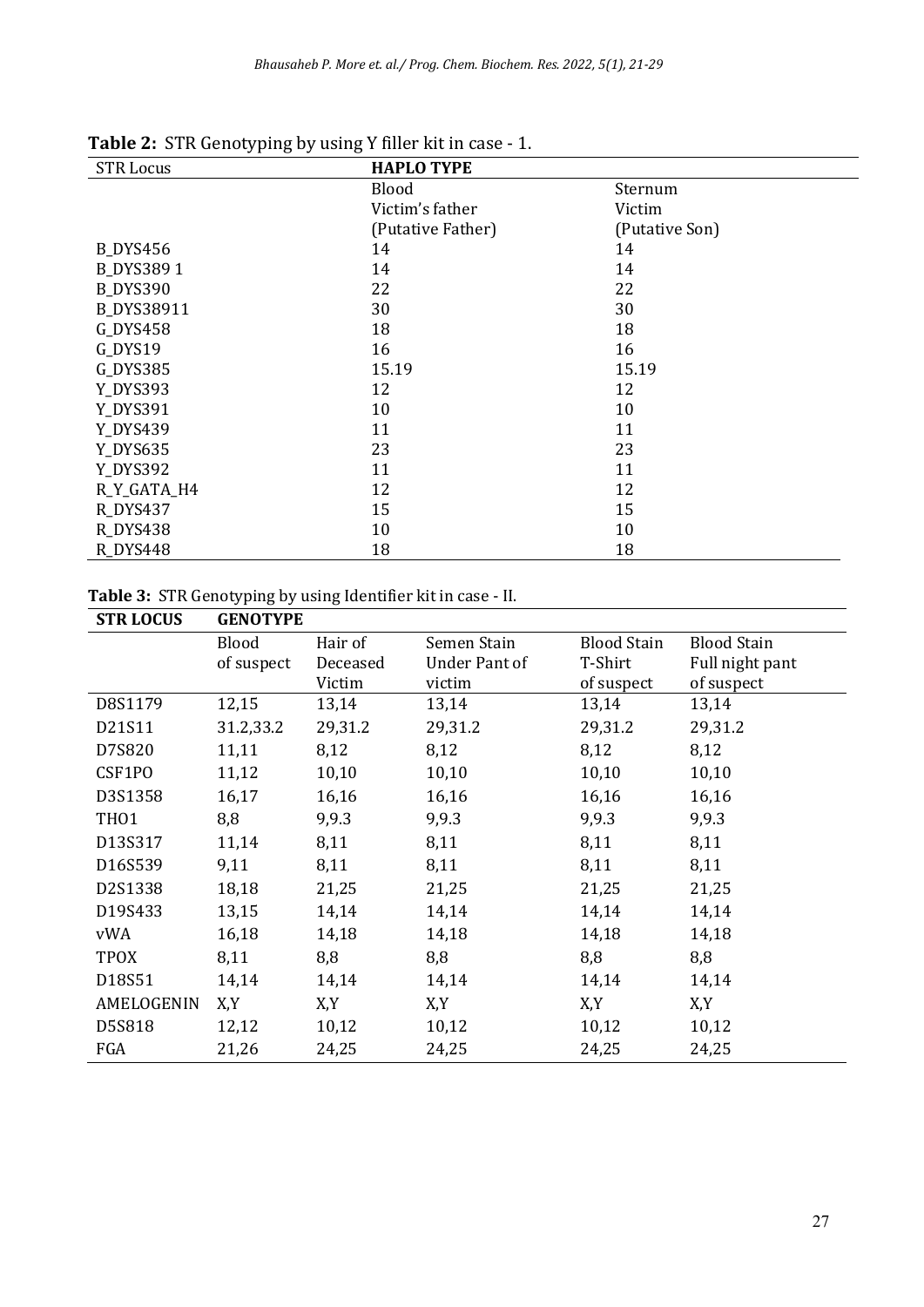| <b>STR LOCUS</b> | <b>GENOTYPE</b> |           |                  |
|------------------|-----------------|-----------|------------------|
|                  | <b>Blood</b>    | Sternum   | Swab from Condom |
|                  | of suspect      | of victim | (Crime Scene)    |
| D8S1179          | 12,15           | 11,15     | 12,15            |
| D21S11           | 31.2,33.2       | 30,30     | 31.2,33.2        |
| D7S820           | 11,11           | 8,12      | 11,11            |
| CSF1PO           | 11,12           | 11,11     | 11,12            |
| D3S1358          | 16,17           | 17,17     | 16,17            |
| TH <sub>01</sub> | 8,8             | 6,9       | 8,8              |
| D13S317          | 11,14           | 8,8       | 11,14            |
| D16S539          | 9,11            | 9,11      | 9,11             |
| D2S1338          | 18,18           | 22,23     | 18,18            |
| D19S433          | 13,15           | 13,14     | 13,15            |
| vWA              | 16,18           | 16,16     | 16,18            |
| <b>TPOX</b>      | 8,11            | 8,10      | 8,11             |
| D18S51           | 14,14           | 16,17     | 14,14            |
| AMELOGENIN       | X,Y             | X,Y       | X,Y              |
| D5S818           | 12,12           | 11,12     | 12,12            |
| FGA              | 21,26           | 21,24     | 21,26            |

Table 4: STR Genotyping by using Identifier kit in case - III.

They matched with the DNA profile obtained from the reference blood sample of the suspect. This proved the involvement of the suspect in the unnatural sexual intercourse with the victim (sodomy) and the presence of the suspect at the scene of the crime as shown in **Table 4**.

## **Conclusions**

Link of suspect with the scene of the crime and proves an act of sodomy. Sodomy and murder by the same suspect prove the act of serial killing and DNA fingerprinting provides a useful tool for the identification of the suspect. The analysis of exhibits collected from wearing apparel of victims, suspect and condom found at the scene of crime proves the act of unnatural sex (sodomy)followed with murder. Multiple crimes of rape and murder by the same suspect prove the act of serial killing.

## **References**

[1]Dr.K.S.Narayan Reddy the essentials of forensic medicine and toxicology; 34th edition. Page no. 399

[2] T. Murakami, *"Application of the Scanning Electron Microscope to the Study of the Fine Distribution of the Blood Vessels."ArchHistolJpn*. 32 (1971): 445

[3] Nopanitaya, Waykin, JG Aghajanian and LD Gray*."An Improved Plastic Mixture for Corrosion Casting of the Gastrointestinal Microvascular System."Scan Electron Microsc*. (1979): 751- 755.

[4] S. Nath, HK. Pratihari (2018) *Gang Rape and Murder – A Case Report. J Forensic Sci& Criminal Inves* 10(1): 1-4.

[5]Fisher, AJ. Barry (2004) *Techniques of crime scene investigation, 7th Edition, CRC Press LLC, Boca Raton.*

[6] Becker, F. Ronald (2009) *Criminal Investigation, 3rd Edition, Jones and Bartlett Publishers, Sudbury, Massachusetts.*